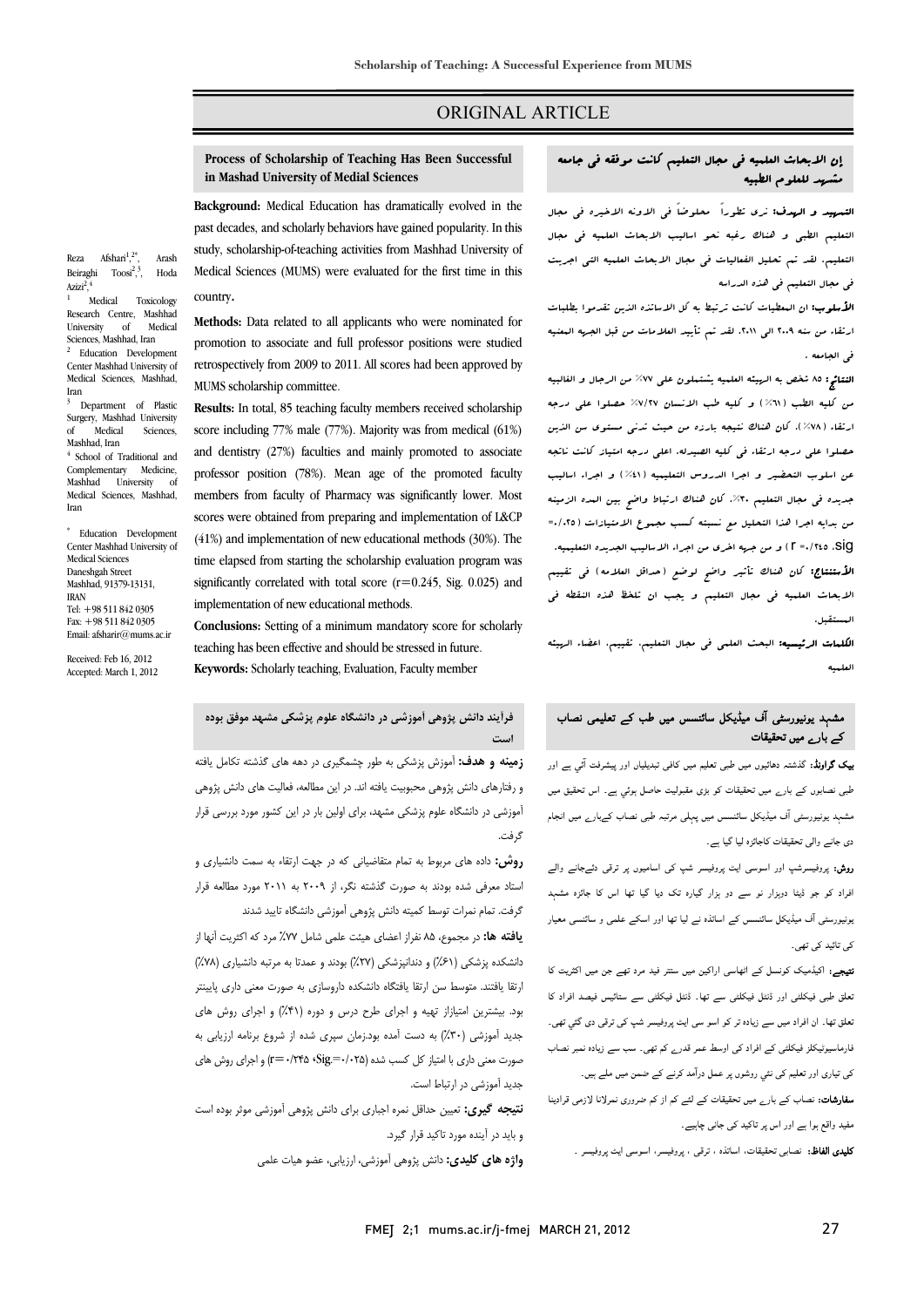Medical Education has dramatically evolved in the past decades. In this transition, education has been influenced by research and services over three in a bhateral process.<br>May attempts have been made to articulate and conceptualize this dynamism for a greater good of education. Scholarship behaviors have been at the heart of by research and services over time in a bilateral process. advancing education for many years (1).

advancing education tor many years (1).<br>To evaluate scholarship projects, six standards should be met including clear goals, adequate preparation, appropriate methods, significant results, effective presentation, and reflective critique (2). These standards have made the educational research and the medical and institutions, however, have made their own education provision more objective (3-5). Medical schools interpretations of scholarship and expanded it (6-13).

 The recent revision of "Promotion Regulation" of the faculty teaching members published by the Ministry of Health and scores from scholarship of teaching (14). This was subsequently omitted and added again within the past two years. As many faculty members were not familiar with this subject, some adjustments including equivalents were Curriculum development, planning and executing course plans and lesson plans, production of educational multimedia Medical Education in 2009 has set a minimum mandatory presented to facilitate achieving these minimum scores. and e-learning are among these amendments (15).

In this study, we have evaluated the result of the scholarship<br>of teaching activities presented to the scholarship board committee of Mashhad University of Medical Sciences (MUMS) in the past 3 years. As far as we know, this is the In this study, we have evaluated the result of the scholarship first attempts of this kind in this country.

 Data related to all applicants who were nominated for promotion to associate and full professor positions were studied retrospectively from 2009 to 2011. All scores had been approved by MUMS scholarship committee.

 Permission to conduct this study was obtained from Education Development Centre, Mashad University of Medical Sciences.

 Age, gender, faculty, position, time elapsed from starting scholarship evaluation process were studied.

 Teaching scholarship determinants were classified into eight subcategories including (1) developing national educational standards and curricula, (2) preparing and implementation of lesson & course plans  $(L\&CP)$ ,  $(3)$  revision and educational methods,  $(5)$  Designing and implementation of new student assessment methods, (6) Designing and implementation of educational plans, (7) revision and la<br>L Total scholarship score was calculated by adding these eight implementation of L&CP, (4) implementation of new implementation of educational plans, and (8) other items. scores.

 Further details related to the variables making each subcategory were not studied due to the extent of existing variables as well as low frequency of each variable.

SPSS version 11.5 was used for statistical process.

## **RESULTS**

### **Socio-demographic**

 In total, 85 teaching faculty members were received Among them, 64 (78%) were promoted to associate professor position (3 missing). Majority of subjects were scholarship score in this period including 65 male (77%). from Medical (52, 61%) and Dentistry (23, 27%) faculties.

 The mean (SD, Min-Max) age was 45.8 (6.9, 34-64) years, the time elapsed from starting scholarship process was 19.0<br>(10.5, 8.35) months, and majority were male  $(77%)$ (10.5, 8-35) months, and majority were male (77%).

 Age, gender, time elapsed from starting the program, related faculties of members and total and subcategories scores are summarized in table 1.

scores are summarized in table 1.<br>The mean age of the promoted faculty members from faculty of Pharmacy 40.6 (36.8-44.4) was significantly lower than faculties Medicine and Dentistry 47.2 (45.3-49.1) and 44.2 (41.0-47.5) respectively (P=0.038) (Figure 1).



**Figure 1. The Mean Age of the Promoted Faculty Members among Different Faculties** 

#### **Distribution of Scholarship Score**

 Figure 2 illustrates that most scores were obtained from preparing and implementation of EeCr  $(41\%)$  as well as<br>implementation of new educational methods  $(30\%)$  but not preparing and implementation of L&CP (41%) as well as form their revisions or other subcategories.

Associate vs. Full Professor Positions

 Members promoted to full professors were significantly (P<0.001). Gender, time elapsed from starting the scholarship program, faculty of members were not different older than those promoted to associate professors among associate and full position awarded (Table 1).

 In addition, the total obtained score as well as scores in each subcategory was not significantly different in associate<br>and full professor positions (Table1) and full professor positions (Table1).

#### **Correlations**

 Age was correlated with implementation of new educational methods. This variable, in turn, was associated with time elapsed from starting the scholarship evaluation program as

 $\overline{\phantom{a}}$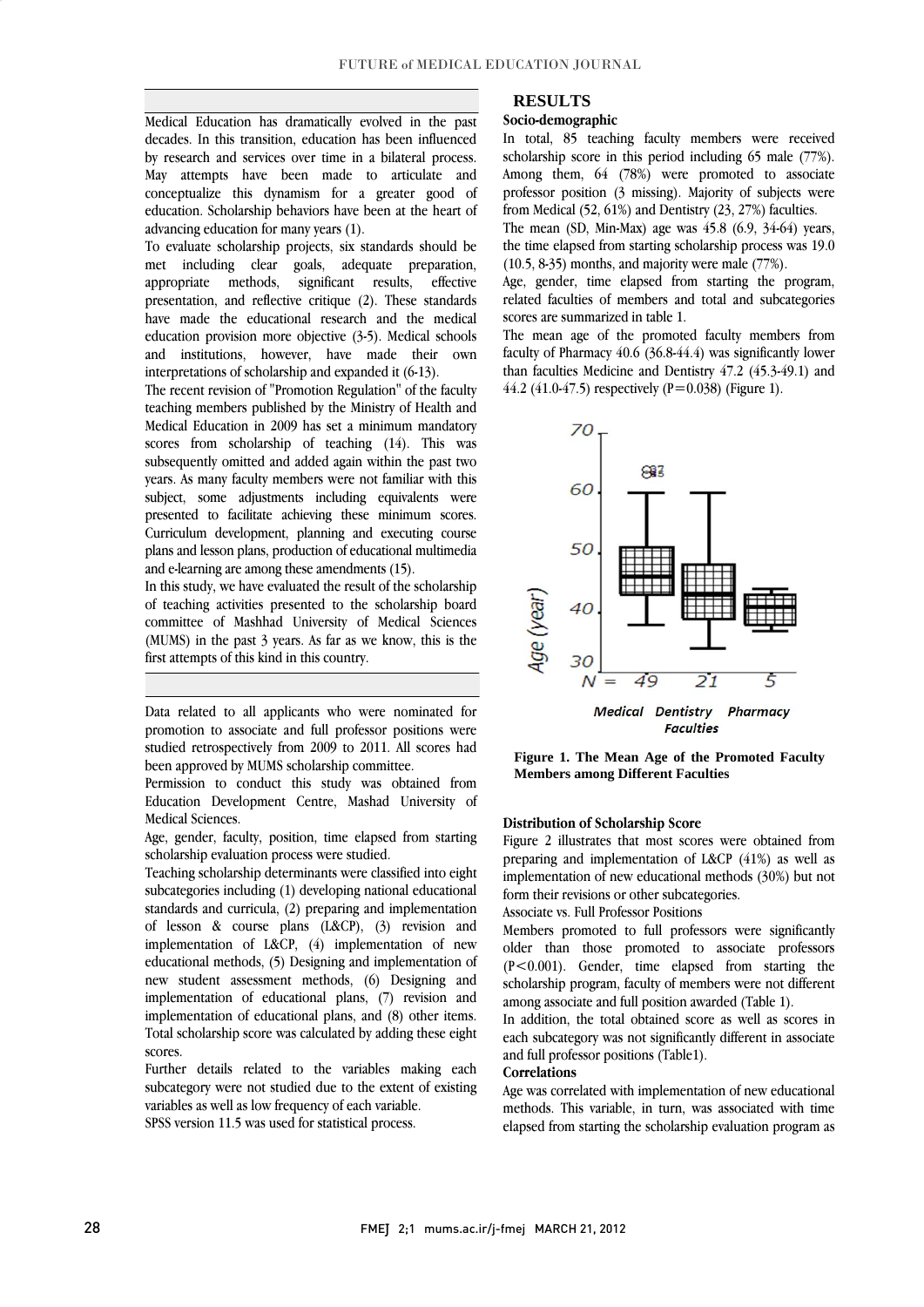| and Full Professor Positions (n=85 including 3 missing).           |                                       |                                  |                          |
|--------------------------------------------------------------------|---------------------------------------|----------------------------------|--------------------------|
| <b>Promoted to</b>                                                 | <b>Associate Position</b><br>$(n=64)$ | <b>Full Position</b><br>$(n=18)$ | <b>Total</b><br>$(n=85)$ |
| Age (Mean (SD, Min-Max) (year))                                    | 43.9 (5.6, 34-60)                     | 53.4 (7.0, 43-64)                | 45.77(6.94,34-64)        |
| Male percentage $(\% )$                                            | 50 (78)                               | 14(78)                           | 65(76.5)                 |
| Time elapsed                                                       | $19.8(11.0, 8-35)$                    | $17.1(9.2, 8-35)$                | $19.0(10.2, 8-35)$       |
| Faculties (%)                                                      |                                       |                                  |                          |
| Medicine                                                           | 42 (84)                               | 8(16)                            | 52(61.2)                 |
| Dentistry                                                          | 16(73)                                | 6(27)                            | 23(27.1)                 |
| Pharmacy                                                           | 3(50)                                 | 3(50)                            | 6(7.1)                   |
| Nursing & Midwifery                                                | 1(100)                                | 0(0)                             | 1(1.2)                   |
| Health                                                             | 2(100)                                | 0(0)                             | 2(2.4)                   |
| <b>Paramedical Sciences</b>                                        | 0(0)                                  | 1(100)                           | 1(1.2)                   |
| Scores (Mean (95% CI))                                             |                                       |                                  |                          |
| Developing national education standards and<br>curricula           | $0.08 (-0.05 - 0.21)$                 | $0.09$ (-0.10-0.28)              | 0.08(0.48, 0.4)          |
| Preparing and implementation of lessen and<br>course plans         | $1.53(1.37-1.68)$                     | $1.44(1.11-1.77)$                | $1.48(0.66, 0-2)$        |
| Revision and implementation of lessen and<br>course plans          | $0.04 (-0.01 - 0.10)$                 | $0.09$ (-0.05-0.22)              | $0.07(0.29, 0-2)$        |
| Designing and implementation of<br>educational programs            | $0.13(0.06 - 0.21)$                   | $0.19$ (-0.03- 0.41)             | $0.15(0.33, 0-2)$        |
| Revision and implementation of educational<br>programs             | $0.01$ (-0.01 -0.02)                  |                                  | $0.01(0.08, 0-1)$        |
| Implementation of new educational methods                          | $1.19(0.88-1.49)$                     | $0.88(0.32 - 1.43)$              | $1.07(1.17, 0-4)$        |
| Designing and implementation of new<br>students assessment methods | $0.55(0.39-0.70)$                     | $0.44(0.19-0.70)$                | $0.52(0.57, 0-3)$        |
| Others                                                             | $0.13(0.06-0.20)$                     | $0.16 (-0.02 - 0.33)$            | $0.13(0.28, 0-2)$        |
| Total score                                                        | $3.69(3.35-4.03)$                     | $3.30(2.66-3.94)$                | $3.51(1.38, 1-8)$        |

Ī **Table 1. Socio-demographic Characteristics and Obtained Scores of Faculty Members Promoted to Associate** 

 well as other items. Age was also positively correlated with total score ( $r=0.242$ ,  $n=79$ , sig. 0.03).

 program was significantly correlated with total score The time elapsed from starting the scholarship evaluation  $(r=0.245, n=84, sig. 0.025).$ 

 The obtained total score was negatively correlated with age  $(r=0.24, Sig. 0.04, n= 79)$  and the time elapsed from statung this process  $(1 - 0.24, 0.94, 1) - 0.01$ , the total scholarship score was positively correlated with majority of evaluation subcategories including developing national educational standards and curricula  $(r=0.38, Sig. < 0.000,$  $n=84$ ,), preparing and implementation of L&CP ( $r=0.33$ ,  $(r=0.25,$  Sig. 0.025, n=84), implementation of new educational methods  $(r=0.59, Sig. < 0.001, n=84)$ , and Designing and implementation of new student assessment methods  $(r=0.36, Sig. 0.001, n=84)$ ; while it was not educational plans, review and implementation of starting this process ( $r = -0.24$ , Sig. 0.04,  $n = 83$ ). The total sig. 0.002,  $n=84$ ), revision and implementation of L&CP associated with Designing and implementation of educational plans as well as other items.

 In addition, a significant correlations was found between the developing national standards and revision of L&CP (r= 0.31,  $n=84$ , sig. 0.004) and designing educational<br>programs  $(r=0.23, n=84, \text{cis } 0.035)$ programs ( $r = 0.23$ ,  $n=84$ , sig. 0.035).

 A negative correlation was found between "provision and and implementation of L&CP" and "revisions implementation of L&CP" ( $r = -0.272$ ,  $n = 84$ , sig. 0.012).

### **DISCUSSION**

 This is the first evaluation of Scholarship of Teaching from Islamic Republic of Iran which was introduced in 2008 and implemented from 2009 to 2011.

implemented from 2009 to 2011.<br>This study found that faculty members obtained most of their scholarship scores from preparing and implementation of L&CP as well as implementation of new educational methods. Therefore, other subcategories including revision of educational plans should be stressed in future.

of equicational plans should be stressed in future.<br>Scores of older promoted members was associated with total score and implementation of new educational methods. Younger faculty members should be persuaded to

Ξ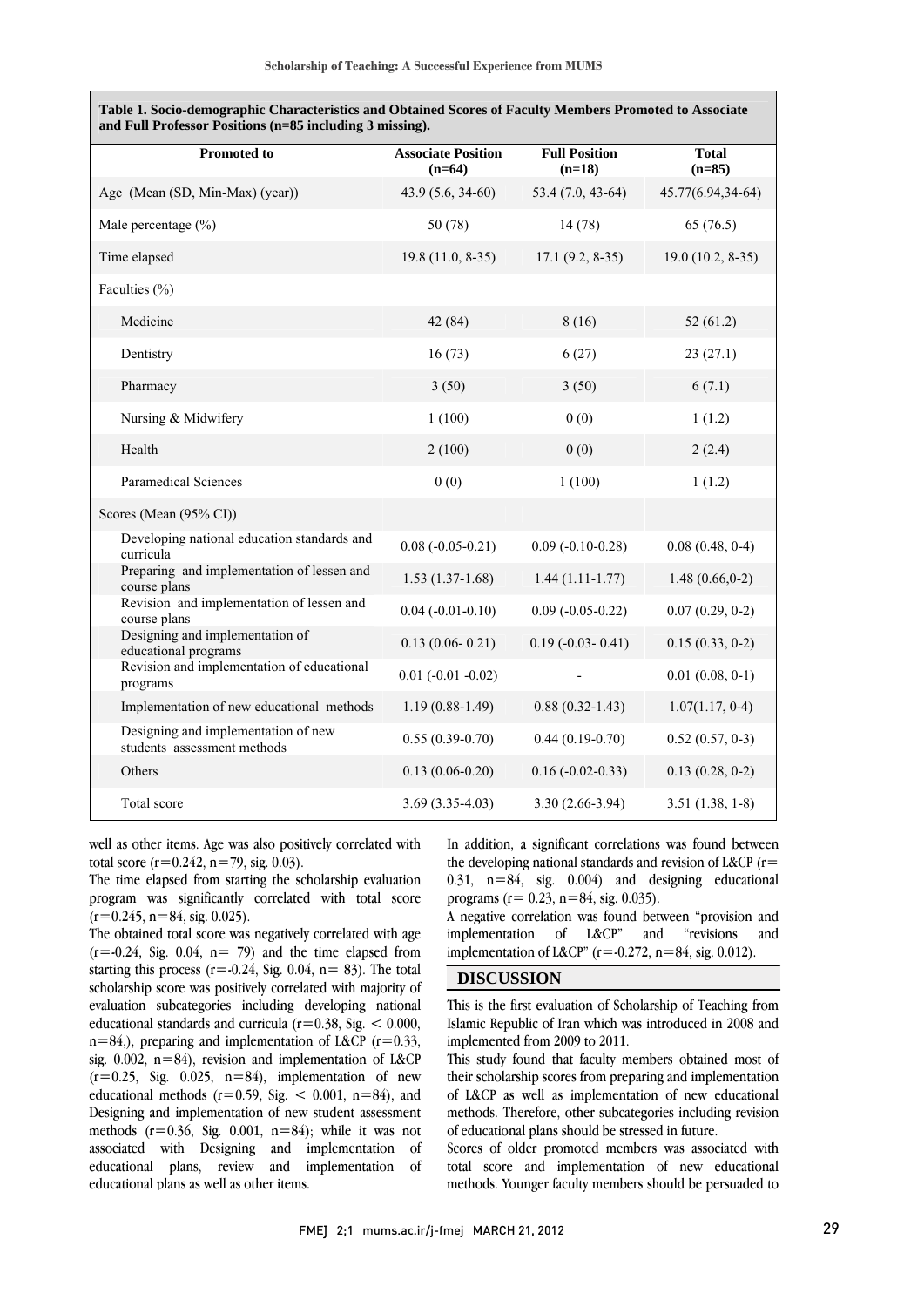

Figure 2. Distribution of Obtained Scholarship Scores from Evaluation Subcategories.

work on this item. Obtaining scholarship of teaching could be time dependent.

In this study, preparing and revision of L&CP were negatively correlated. Therefore, faculty members who prepare L&CP are different from whom revising them.

We also found that members who develop national educational standards tend to design, implement and revise educational plans.

Association time elapsed from starting this program with implementation of new educational methods and other scholarship items as well as total score should be celebrated. As establishment of this program in the past 40 months has pushed faculty members towards implementing new methods and increased diversity of items obtaining better scores.

While the major responsibilities of faculty teaching members have not changed significantly over the past decades, the concept of measuring these activities and their promotion have evolved. Promotion of the faculty members should cover all aspects of their activities. In addition, "scholarship" of every aspect of a faculty work should be taken into the heart of activities (1). Setting of a minimum mandatory score for scholarly teaching has been effective and should be stressed in future.

Still, there are many issues left to be explored. Scholarship has provided new opportunities for advancing educational process.

### **ACKNOWLEDGEMENT**

We would like to thank scholarship board committee and Education Development Centre of Mashhad University of Medical Sciences, Mashhad, Iran for their contribution. The effective co-operation of Mrs Bokharaeian is also appricated for handeling the data.

Conflict of interest: None declared.

Funding and support: Authors are employees of Education Development Centre of Mashhad University of Medical Sciences.

Research committee approval: N/A. Approval was obtained from Education Development Centre, Mashhad University of Medical Sciences.